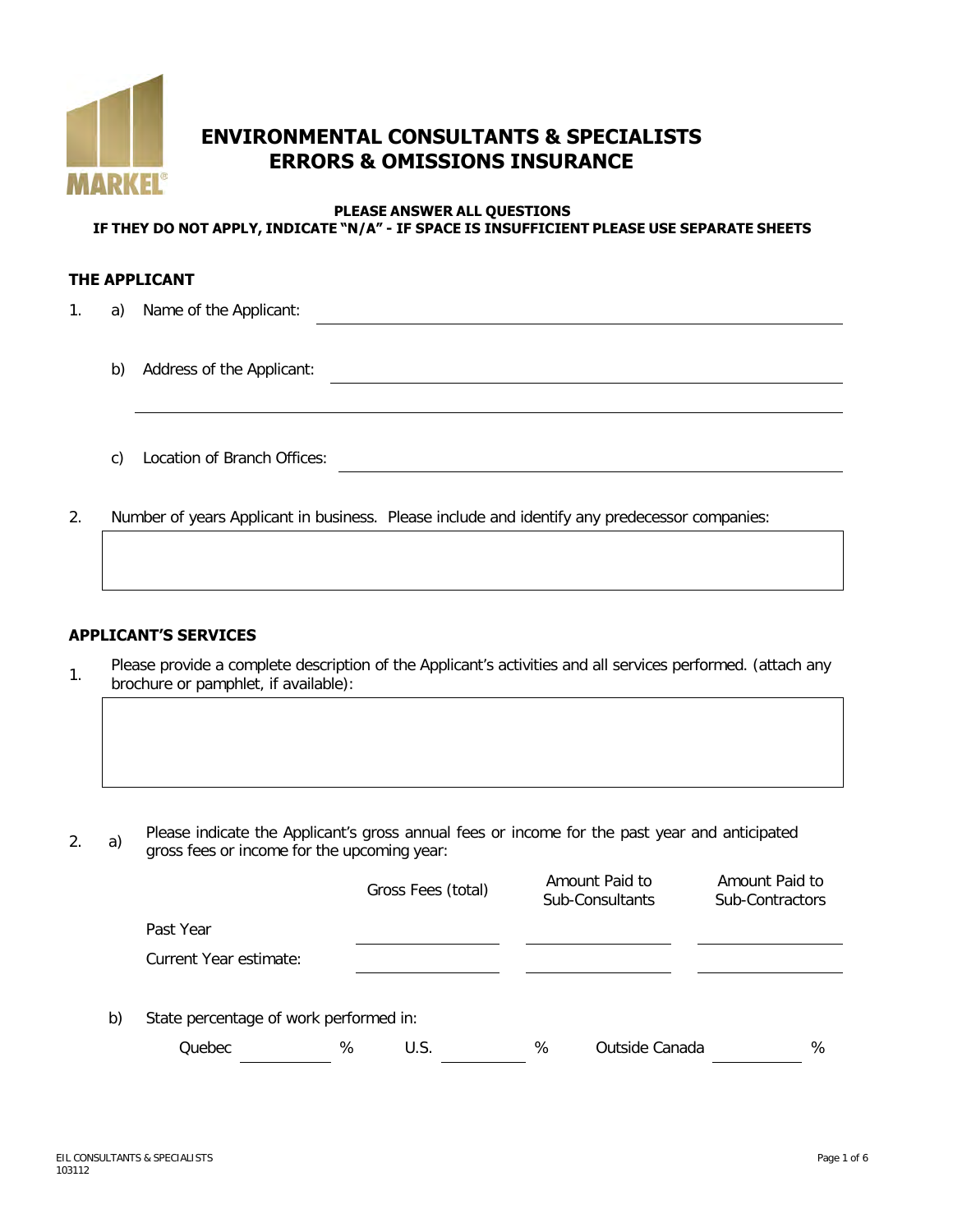| c) Please provide a breakdown of applicant's fees (as a percentage of the gross indicated in Question 2 |
|---------------------------------------------------------------------------------------------------------|
| a), for each area of services that are rendered into the chart that follows:                            |

| <b>PHASE I - STUDIES &amp; REPORTS</b>                                                                                                                                                                                                                                                                                                                                                                                                                                                                                                                    |                             |  |  |  |  |  |
|-----------------------------------------------------------------------------------------------------------------------------------------------------------------------------------------------------------------------------------------------------------------------------------------------------------------------------------------------------------------------------------------------------------------------------------------------------------------------------------------------------------------------------------------------------------|-----------------------------|--|--|--|--|--|
| Phase I work is described as a review of available information, visual inspection of the site, historical review, review of legislation,<br>permits, etc. And a report of findings.                                                                                                                                                                                                                                                                                                                                                                       |                             |  |  |  |  |  |
| Environmental impact studies<br>i.<br>Environmental assessments/audits<br>ii.<br>Environmental permit review/approval<br>iii.<br>Other - specify<br>iv.                                                                                                                                                                                                                                                                                                                                                                                                   | Est. $(% )$<br>Current Yr.  |  |  |  |  |  |
| <b>PHASE II - TESTING, SAMPLING &amp; MONITORING</b>                                                                                                                                                                                                                                                                                                                                                                                                                                                                                                      |                             |  |  |  |  |  |
| Phase II work is described as a more detailed assessment of both surface & sub-surface conditions, confirmation of type & location<br>of contaminants through soil and water sampling, including laboratory analysis & report of findings.                                                                                                                                                                                                                                                                                                                |                             |  |  |  |  |  |
| Air Quality<br>i.<br><b>Compliance Assessments</b><br>ii.<br>Ground & Surface Water Quality<br>iii.<br>Soil testing (for contamination only)<br>iv.<br>Laboratory analysis of materials (for contamination only)<br>ν.<br>Identification of contaminants<br>vi.<br>Determination of extent of contaminated sites<br>vii.<br>Training/education in waste management handling<br>viii.<br>Publishing of educational materials for viii. above<br>ix.<br>Other - specify<br>x.                                                                               | Current Yr.<br>Est. $(\% )$ |  |  |  |  |  |
| <b>PHASE III - REMEDIATION PLANNING</b><br>Phase III work is described as the determination of the need and/or method of remediation, including more detailed measurements<br>of area/depth of affected soil & water & the degree of concentration of contaminants. This will also include special disposal<br>method recommendations in a detailed plan, and/or recommendations for ongoing waste management. ALSO INCLUDES<br>SUPERVISION OF THE REMEDIATION PROJECT AND FINAL REPORT EXCLUDING PROJECTS WHERE APPLICANTS<br>HIRE CONTRACTORS DIRECTLY. |                             |  |  |  |  |  |
| Preparation for site remediation plans<br>i.<br>Recommendations for removal/disposal of waste<br>ii.<br>Preparation of waste management programs<br>iii.<br>Emergency Spill Response (excluding actual clean-up)<br>iv.<br>General Engineering/Design (Environmental related) ie. preparation<br>ν.<br>Remediation projects - site supervision & final report only (contractor)<br>vi.<br>Other $-$ specify:<br>vii.                                                                                                                                      | Est. $(% )$<br>Current Yr.  |  |  |  |  |  |
| <b>PHASE IV - REMEDIATION SERVICES</b>                                                                                                                                                                                                                                                                                                                                                                                                                                                                                                                    |                             |  |  |  |  |  |
| Phase IV work is described as the actual decommissioning, remediation, clean-up, removal, containment, detoxification or<br>neutralization of any property, pollutant or contaminant. NOTE: POLICY EXCLUDES COVER WHERE CONSULTANT<br>PERFORMS ACTUAL REMEDIATION SERVICES ON BEHALF OF THE OWNER, EITHER DIRECTLY OR THROUGH SUB-<br><b>CONTRACTORS</b>                                                                                                                                                                                                  |                             |  |  |  |  |  |
| Remediation directly performed<br>i.<br>Remediation through hiring of contractors<br>ii.                                                                                                                                                                                                                                                                                                                                                                                                                                                                  | Est. $(\% )$<br>Current Yr. |  |  |  |  |  |
| <b>NON-ENVIRONMENTAL SERVICES</b>                                                                                                                                                                                                                                                                                                                                                                                                                                                                                                                         |                             |  |  |  |  |  |
|                                                                                                                                                                                                                                                                                                                                                                                                                                                                                                                                                           | Est. (%)<br>Current Yr.     |  |  |  |  |  |
| <b>TOTAL OF ABOVE PERCENTAGES MUST BE 100%</b>                                                                                                                                                                                                                                                                                                                                                                                                                                                                                                            | 100%                        |  |  |  |  |  |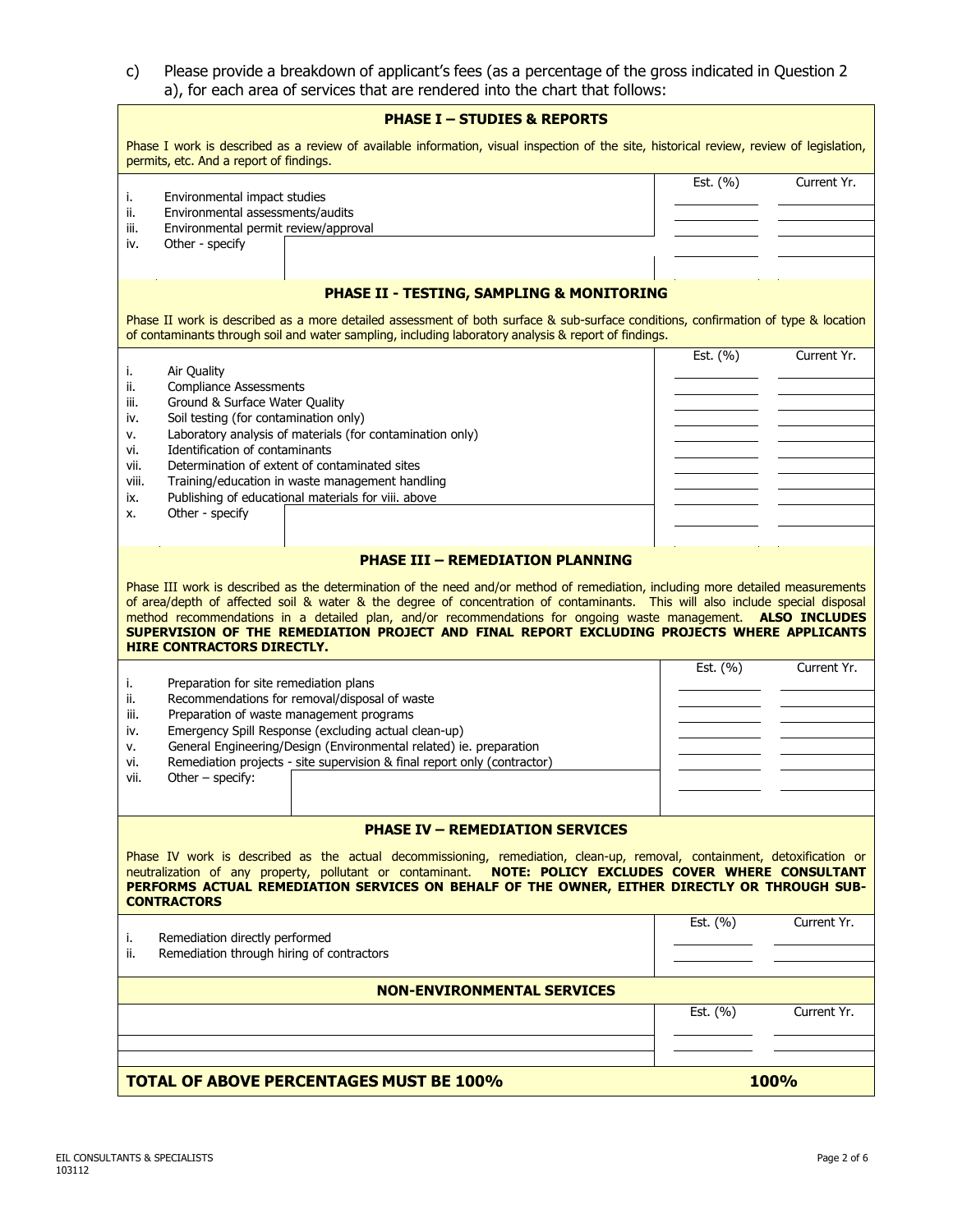|      | For which services do you hire:                                                                                                           | 1)  | sub-consultants                                                                            |         |           |
|------|-------------------------------------------------------------------------------------------------------------------------------------------|-----|--------------------------------------------------------------------------------------------|---------|-----------|
|      |                                                                                                                                           | 2)  | sub-contractors                                                                            |         |           |
| i)   |                                                                                                                                           |     | Do you require proof of Errors & Omissions when you hire sub-consultants?                  | Yes     | <b>No</b> |
| ii)  | for remediation?                                                                                                                          |     | Do you require proof of General Liability Insurance when you hire contractors              | Yes     | <b>No</b> |
|      | What limit do you require?                                                                                                                |     |                                                                                            |         |           |
| iii) | Do you require that they carry Pollution Liability Insurance?                                                                             |     |                                                                                            | Yes     | No        |
| iv)  | Are any services performed by or for any subsidiary, affiliated or business entity<br>in which you have a managing or ownership interest? |     |                                                                                            |         | No        |
|      | If so, state percentage:                                                                                                                  |     |                                                                                            |         |           |
|      | Please state the percentage of your involvement with any of the following:                                                                |     |                                                                                            |         |           |
|      | <b>Asbestos</b><br>PCB's                                                                                                                  |     | Lead                                                                                       | Nuclear |           |
|      | Are any of your services related to underground storage tanks?                                                                            |     |                                                                                            | Yes     | No        |
|      |                                                                                                                                           | 0.0 |                                                                                            |         |           |
|      | If so, state percentage:                                                                                                                  |     |                                                                                            |         |           |
|      |                                                                                                                                           |     | For the past year of environmental work have you been able to obtain client agreement for: |         |           |
| a.   | Complete indemnification                                                                                                                  |     |                                                                                            |         |           |

## **(PLEASE ATTACH SAMPLE OF CONTRACT AND DISCLAIMER NORMALLY USED)**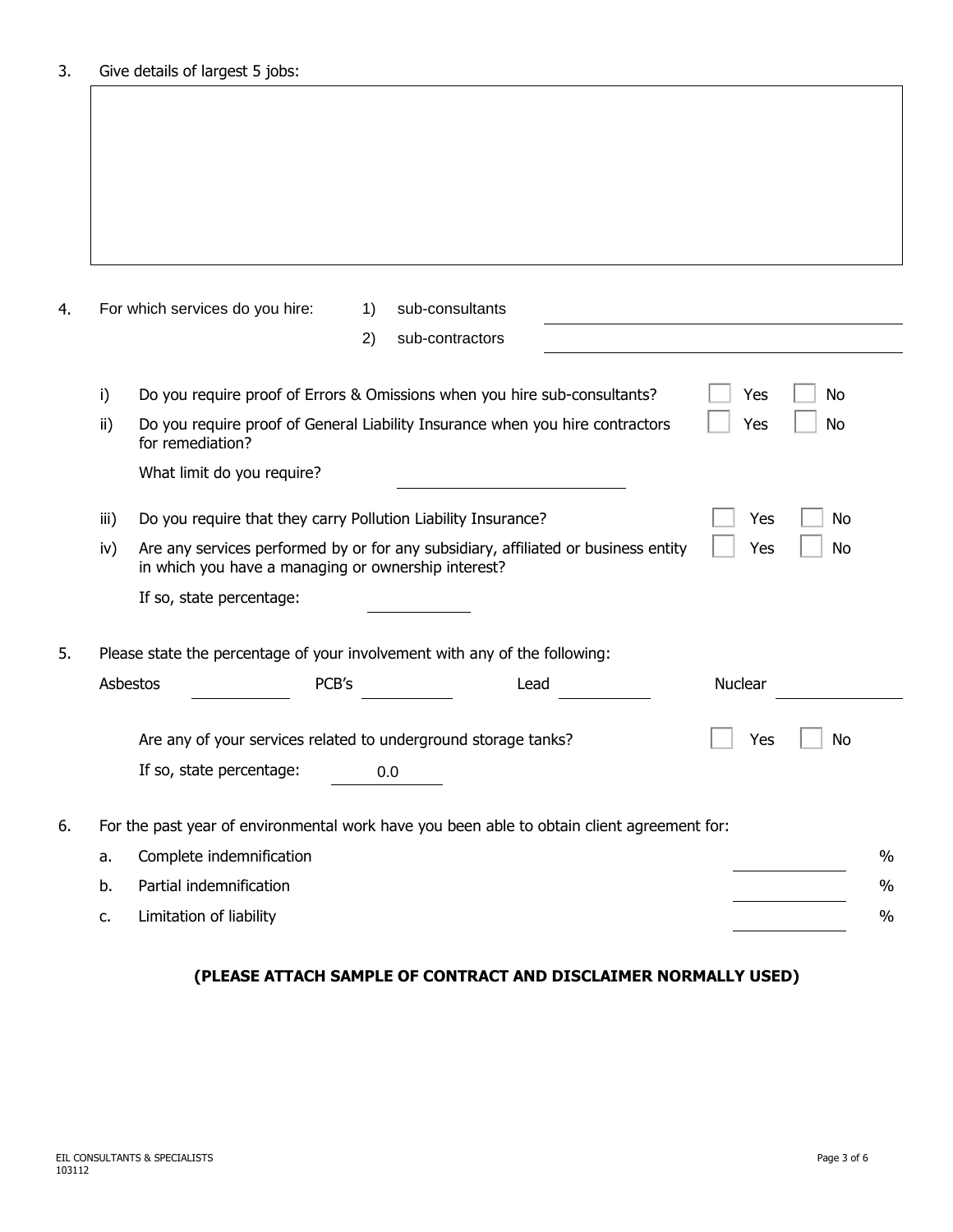## **APPLICANT'S PERSONNEL & QUALIFICATIONS**

- 1. Personnel Please indicate total number of staff involved in environmental work. Provide breakdown as follows:
	- a. Architects/Civil Engineers b. Process Engineers c. Geotechnical Engineers d. Chemists and Biologists e. Industrial Hygienists or Toxicologists and the state of the Geologists/Hydrogeologists g. Environmental Engineers h. Other Personnel

Explain fully the EDUCATIONAL REQUIREMENTS of the Applicant or the Applicant's employees **(attach a resume/curriculum vitae)**:

| a.<br>b. | Does the Applicant belong to any related trade associations?<br>If answer to a) above is "Yes", please indicate such memberships?                    | Yes<br>No |
|----------|------------------------------------------------------------------------------------------------------------------------------------------------------|-----------|
|          |                                                                                                                                                      |           |
| c.       | Are there any specific prerequisites for association eligibility?<br>If so, please provide details:                                                  | No<br>Yes |
|          |                                                                                                                                                      |           |
| d.       | Has the Applicant or any principal, ever been investigated by or suspended from<br>practice by anybody governing the practice of his/her profession? | Yes<br>No |
| e.       | If Applicant has answered "yes" to d) above, please provide full details of such<br>investigation or suspension:                                     |           |
|          |                                                                                                                                                      |           |
|          |                                                                                                                                                      |           |
|          | Is any LEGISLATION currently in force governing the practice of the Applicant?<br>If Yes, please attach full copy of relevant extracts.              | Yes<br>No |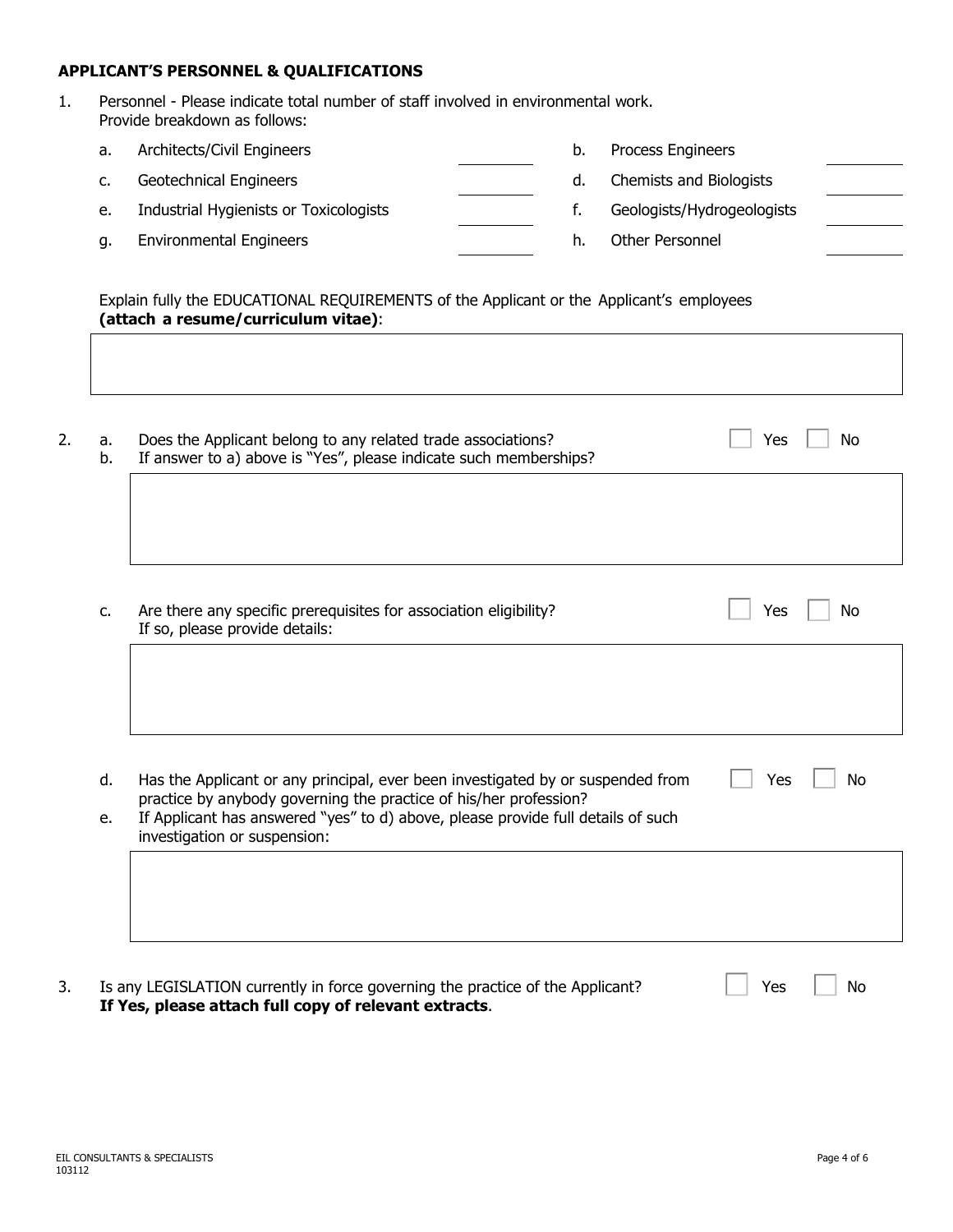## **INSURANCE COVERAGE**

| 1. | a.<br>b. | Has the Applicant ever previously purchased professional or errors and omissions<br>Yes<br>No<br>liability insurance?<br>If answer to a. above is "yes", please indicate the names of the Insurers:                            |    |     |    |  |  |  |
|----|----------|--------------------------------------------------------------------------------------------------------------------------------------------------------------------------------------------------------------------------------|----|-----|----|--|--|--|
|    |          |                                                                                                                                                                                                                                |    |     |    |  |  |  |
|    | c.       | What limit is your current policy?<br>d) Current deductible:                                                                                                                                                                   |    |     |    |  |  |  |
|    |          | With respect to b. above, please indicate if such coverage was offered on an<br>occurrence basis:                                                                                                                              |    | Yes | No |  |  |  |
|    |          | If Yes, please indicate exact policy periods (dd/mm/yy)                                                                                                                                                                        | to |     |    |  |  |  |
|    |          | Please continue on a separate schedule if required.                                                                                                                                                                            |    |     |    |  |  |  |
|    | e.       | If current cover is claims-made, what is retroactive date?                                                                                                                                                                     |    |     |    |  |  |  |
| 2. | a.<br>b. | If you are presently insured, are renewal terms being offered?<br>If not, please state reason:                                                                                                                                 |    | Yes | No |  |  |  |
|    |          |                                                                                                                                                                                                                                |    |     |    |  |  |  |
| 3. |          | For what limit is the Applicant requesting a quotation?                                                                                                                                                                        |    |     |    |  |  |  |
| 4. |          | Indicate deductible level required (standard deductible is \$5,000):                                                                                                                                                           |    |     |    |  |  |  |
|    |          | Other<br>\$5,000<br>\$10,000                                                                                                                                                                                                   |    |     |    |  |  |  |
|    |          | <b>LOSS EXPERIENCE</b>                                                                                                                                                                                                         |    |     |    |  |  |  |
|    |          | In the past, has the Applicant or any of his/her employees ever been the recipient of<br>any allegations of professional negligence either in writing or verbally?<br>If "Yes", please provide details for each claim:         |    | Yes | No |  |  |  |
|    |          |                                                                                                                                                                                                                                |    |     |    |  |  |  |
| 2. |          | Is the Applicant or any of his/her employees aware of any facts, circumstances or situations<br>which may reasonably give rise to a claim, other than as advised above?<br>If "Yes", please provide details for each incident: |    | Yes | No |  |  |  |
| 3. |          | If you answered in the affirmative, have you notified your current Insurer of those facts or<br>circumstances?                                                                                                                 |    | Yes | No |  |  |  |